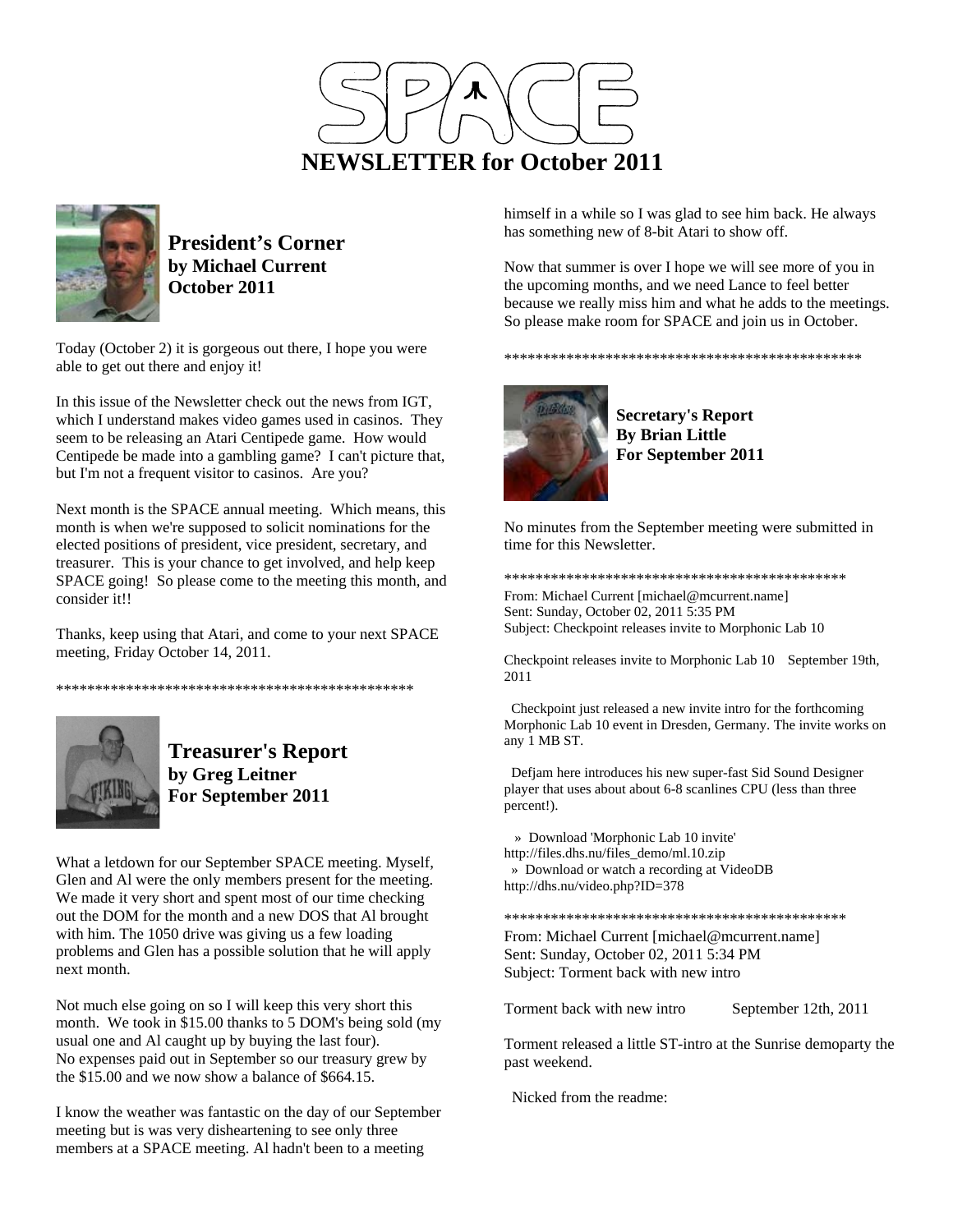"just a little intro put together for sunrise 2011 in delightful Luton ...

 As ever, some old code has been used but its -new old code- :) all being well, this intro should have a new tune from rhino, new gfx from spiny and newish code from GND, modded a bit by spiny to add the music replay and gfx swappery.

Its called 'shorty'cos its short. s, h, ort. :)"

 » Download 'Shorty' ST-intro by Torment http://files.dhs.nu/files\_demo/torment\_shorty.zip » Download or watch a recording at VideoDB http://dhs.nu/video.php?ID=376

\*\*\*\*\*\*\*\*\*\*\*\*\*\*\*\*\*\*\*\*\*\*\*\*\*\*\*\*\*\*\*\*\*\*\*\*\*\*\*\*\*\*\*\*

From: Michael Current [michael@mcurrent.name] Sent: Sunday, October 02, 2011 5:20 PM Subject: IGT Showcases the Best in Casino Gaming at G2E 2011

IGT Showcases the Best in Casino Gaming at G2E 2011

LAS VEGAS, Sept. 8, 2011 /PRNewswire/ -- With a complete suite of show-stopping games and systems, International Game Technology (NYSE: IGT) gives casino operators the power to perform as it unveils its latest products at the Global Gaming Expo (G2E) from Oct. 4-6, 2011 at the Sands Expo and Convention Center in Las Vegas.

IGT's Booth 2241 will intrigue guests with great games created from pop culture icons and blockbuster titles that deliver new levels of entertainment to players worldwide. IGT's systems and games allow operators to develop new levels of player loyalty and enhance their ability to efficiently market to players while differentiating their casino floors. IGT's global focus and growth will be showcased at G2E as well, with localized themes and solutions.

IGT will highlight how the Company's worldwide pop culture success continues. Attendees will see MegaJackpots® titles that resonate with players worldwide such as Ghostbusters™ Who Ya Gonna Call, Elvis The King® Multi-Level Progressives, Big Buck Hunter® Pro, Breakfast at Tiffany's™, The Twilight Zone®, Sex and The City™ Fabulous and The Joker's Heist™.

Joining the all-time player-favorite Wheel of Fortune® lineup is Wheel of Fortune® Triple Extreme Spin™, Wheel of Fortune® Wild Getaway and a new Wheel of Fortune® Multi-Level Progressive game.

As the curtains part, IGT will premiere the expansion of the MegaJackpots® Center Stage™ series on the eye-catching 103-inch and 70-inch platforms, and the new Center Stage Duo™ with its 55-inch screen. Joining the top-performing American Idol® and Wheel of Fortune® titles on stage will be the highly anticipated The Dark Knight, Ghostbusters™, Big Buck Hunter® Pro and Texas Tea®. This new lineup will refresh casino floors with the flexibility and efficiency operators have come to expect from IGT's innovative Center Stage™ series.

Delivering outstanding, entertaining games to casino floors has long defined IGT and this year is no different. IGT will deliver a portfolio of new, spectacular Core games that are sure to create unforgettable player experiences and drive significant value for customers. IGT's Core games have a serious focus on entertainment and performance with a combination of innovative math models, outstanding graphics and amazing MLD® technology. Big pop culture brands at G2E from the Core product line include Ringling Bros.<sup>™</sup> Riches, Atari® Centipede®, and Huevocartoon®. Wolf Run 2 Into the Wild™, the sequel to player-favorite Wolf Run®, joins with the progressive excitement of Sky Pilot™ and Mount Fortune™ OnCore Progressives, and the MLD® amazement in Pink Diamond® at G2E.

IGT's classic spinning-reel games have been popular with players for decades. This year, IGT stages a revival of these popular, classic games with the introduction of an unprecedented lineup of spinning-reel games including the premiere of the industry's first 5-reel community bonus game called Fast-Hit Progressives™. Other spinning-reel offerings include thrilling 3-reel, 1-line games such as Haywire Multipliers™ and Blue Blazes Win Zeros!™.

A long-time market leader in Video Poker action, IGT will add to its award-winning line up of games with titles such as the new Build A Wheel Poker® game. This next generation of wildly successful video poker wheel games offers the firstever dynamic video wheel used in a video poker bonus, and is designed to appeal to both video poker players and slot players who like to spin and win.

IGT continues to set the standard in cabinet design with the G20, G23, S AVP® and Universal Slant models. The G20 is designed for comfort and entertaining game play. The G23 widescreen is IGT's premium upright cabinet. The Universal Slant has the ergonomics of a slant with the merchandising features of an upright. The Universal Slant for Poker has a custom poker button panel for a superior poker play experience. Also, coming to G2E is an updated version of IGT's long-performing S AVP® cabinet, now featuring enhanced top box attract lighting.

IGT delivers the best in casino gaming and fun right to players' phones and laptops. IGT's experience in gaming extends well beyond the traditional casino floor with more than a decade of experience in the online and mobile sphere. Pop culture themes such as MONOPOLY, Elvis The King®, Wheel of Fortune® and Star Trek™ entertain both online and mobile players. With the acquisition of established online gaming supplier Entraction earlier this year, IGT now offers a complete interactive gaming portfolio of casino games, multiplayer poker, sports betting and bingo.

As a thought leader in server-based gaming, IGT has transformed the player experience in casinos throughout the world with its Systems solutions. IGT's unmatched systems offerings at G2E include dynamic ways to communicate with players, unrivaled flexibility and connectivity, and the critical tools needed to manage the casino floor, players, promotions and operations. IGT also will introduce a suite of player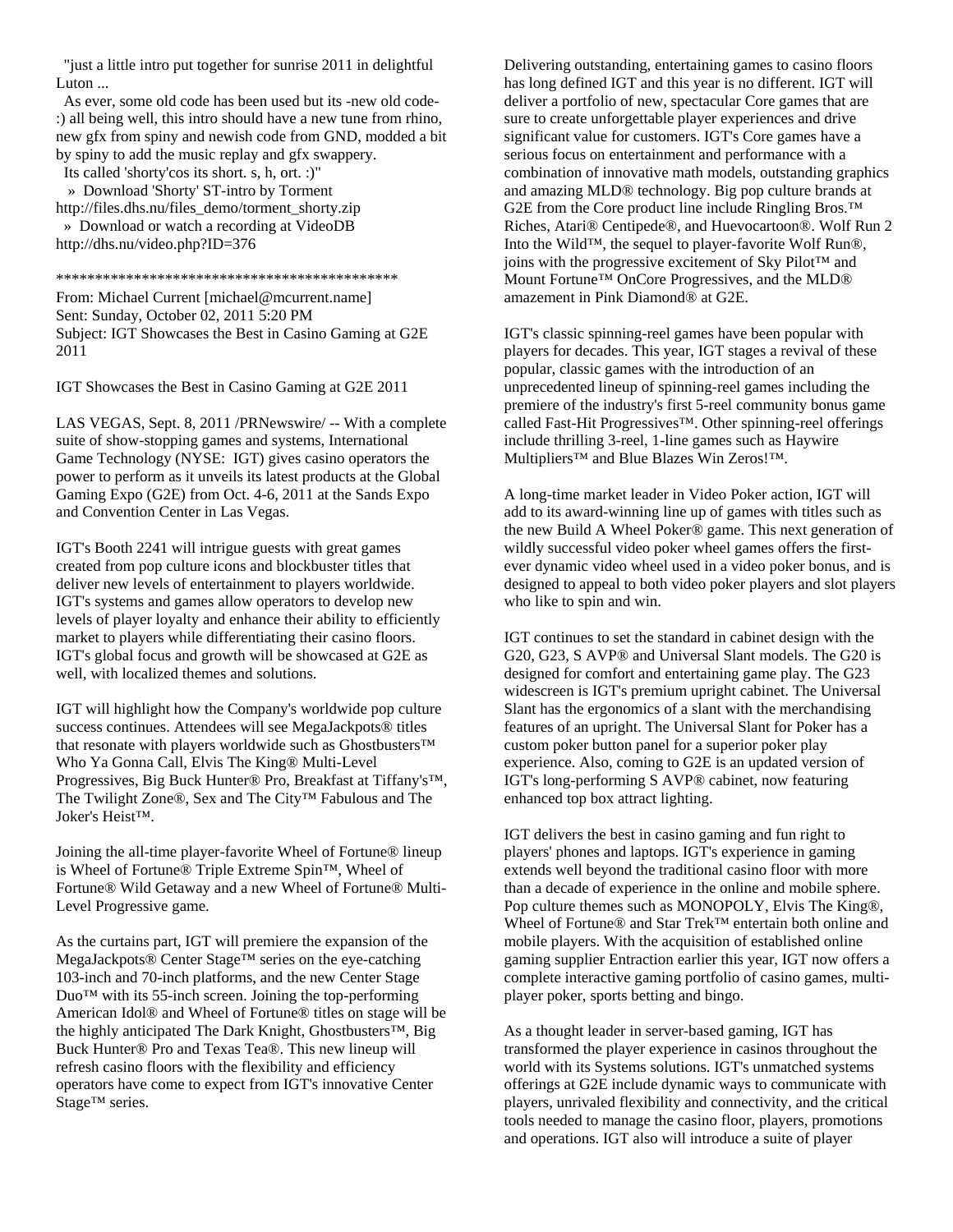personalization capabilities, expanding IGT's Intelligent Bonusing™ solution that can track and manage a player's experience in real-time, allowing the Casino to deliver custom content and offerings to the slot machine based on patron metrics and behavior such as coin-in, coin-out, points earned and games played. New Intelligent Bonusing™ applications will include Point Pursuit™, Team Challenge™, Message Blast™, Auction Action™, Game Pulse™, Big Game Hunt™, Tournament Manager and more application concepts. In addition, IGT will show third-party Service Window applications developed by Synergy Blue, an application and content developer, at G2E.

IGT also expands its Systems solutions with the Universal Game Adaptor for hybrid or pre-G2S slot floors. This innovative device allows for the delivery of rich media across the casino floor using a GSA, open standard add-on. It enables any game manufacturer to certify and support floor-wide, IGT picture-in-picture Service Window functionality on its slot machines while preserving the games' behavior and integrity.

For more information on IGT at G2E 2011 please visit www.IGT.com/G2E2011.

## About IGT

International Game Technology (NYSE: IGT) is a global leader in the design, development and manufacture of gaming machines and systems products, as well as online and mobile gaming solutions for regulated markets. More information about IGT is available at www.IGT.com or follow IGT on Twitter at @IGTNews or Facebook at www.facebook.com/IGT.

## \*\*\*\*\*\*\*\*\*\*\*\*\*\*\*\*\*\*\*\*\*\*\*\*\*\*\*\*\*\*\*\*\*\*\*\*\*\*\*\*\*\*\*\*

From: Michael Current [michael@mcurrent.name] Sent: Sunday, October 02, 2011 5:36 PM Subject: Cerebral Vortex release NyanCatari

Cerebral Vortex release NyanCatari September 19th, 2011

 Cerebral Vortex has released the most flexible Nyan Cat yet. You can change colours, speed, movement and much more. Audio imported from the original.

Works on 1MB STe or Falcon.

 » Download 'NyanCatari' for STe/Falcon http://files.dhs.nu/files\_demo/nyancat.zip

 » Download or watch a recording at VideoDB http://dhs.nu/video.php?ID=377

\*\*\*\*\*\*\*\*\*\*\*\*\*\*\*\*\*\*\*\*\*\*\*\*\*\*\*\*\*\*\*\*\*\*\*\*\*\*\*\*\*\*\*\*

From: Michael Current [michael@mcurrent.name] Sent: Sunday, October 02, 2011 5:38 PM Subject: Falcon Sillyventure invite released

Falcon Sillyventure invite released September 20th, 2011

Grey of Mystic Bytes write:

MSB strikes back with an SV2k11 invitro for F030!

 "Take these broken wings, and learn to fly again" - Do You remember this legendary song from back in the 80s? It fits perfectly in with the main vibe of the SillyVenture 2k11 party in Poland. We want to put some life into the Falcon's wings and let him fly high again!

 During four days of partying, from 10th to 13th day of November 2011, we will celebrate the upcoming 20th birthday of the Falcon. Nothing can capture the great times of the Falcon's birth.

Magic moments and magic feelings. For this occassion there's some Silly accents coming up.

 Greetings to all Falconiers left. Never lose the faith! Come to SV2k11 and save the cool bird!

Please keep in mind that remote entries are welcome too. In case of only 1 entry in any category, the prize meant for the 1st place will be given automaticaly to the single contributor.

 For more party details please visit the official SV2k11 website:

 www.sillyventure.pl or get in touch with organizer greymsb@poczta.fm

See You in Gdansk / POLAND!

» Download the Falcon invite

http://files.dhs.nu/files\_demo/sv2011.zip » Download or watch a recording at VideoDB http://dhs.nu/video.php?ID=379

\*\*\*\*\*\*\*\*\*\*\*\*\*\*\*\*\*\*\*\*\*\*\*\*\*\*\*\*\*\*\*\*\*\*\*\*\*\*\*\*\*\*\*\*

From: Michael Current [michael@mcurrent.name] Sent: Sunday, October 02, 2011 5:39 PM Subject: Checkpoint out with new 128 byte intro

Checkpoint out with new 128 byte intro September 30th, 2011

 Defjam of Checkpoint released a 128 byte softsynth (!) for the ST together with a simple tune. The demo plays a 4-bit sample on one YM-channel and generates two square waveforms to get something like a noisy "SID-voice" tone.

Sources included.

 » Download 'YM SPL' by Checkpoint http://files.dhs.nu/files\_demo/ym\_spl.zip » Listen at Youtube http://www.youtube.com/watch?v=KrlW6CR1bWM

\*\*\*\*\*\*\*\*\*\*\*\*\*\*\*\*\*\*\*\*\*\*\*\*\*\*\*\*\*\*\*\*\*\*\*\*\*\*\*\*\*\*\*\*

\*\*\*\*\*\*\*\*\*\*\*\*\*\*\*\*\*\*\*\*\*\*\*\*\*\*\*\*\*\*\*\*\*\*\*\*\*\*\*\*\*\*\*\*

\*\*\*\*\*\*\*\*\*\*\*\*\*\*\*\*\*\*\*\*\*\*\*\*\*\*\*\*\*\*\*\*\*\*\*\*\*\*\*\*\*\*\*\*